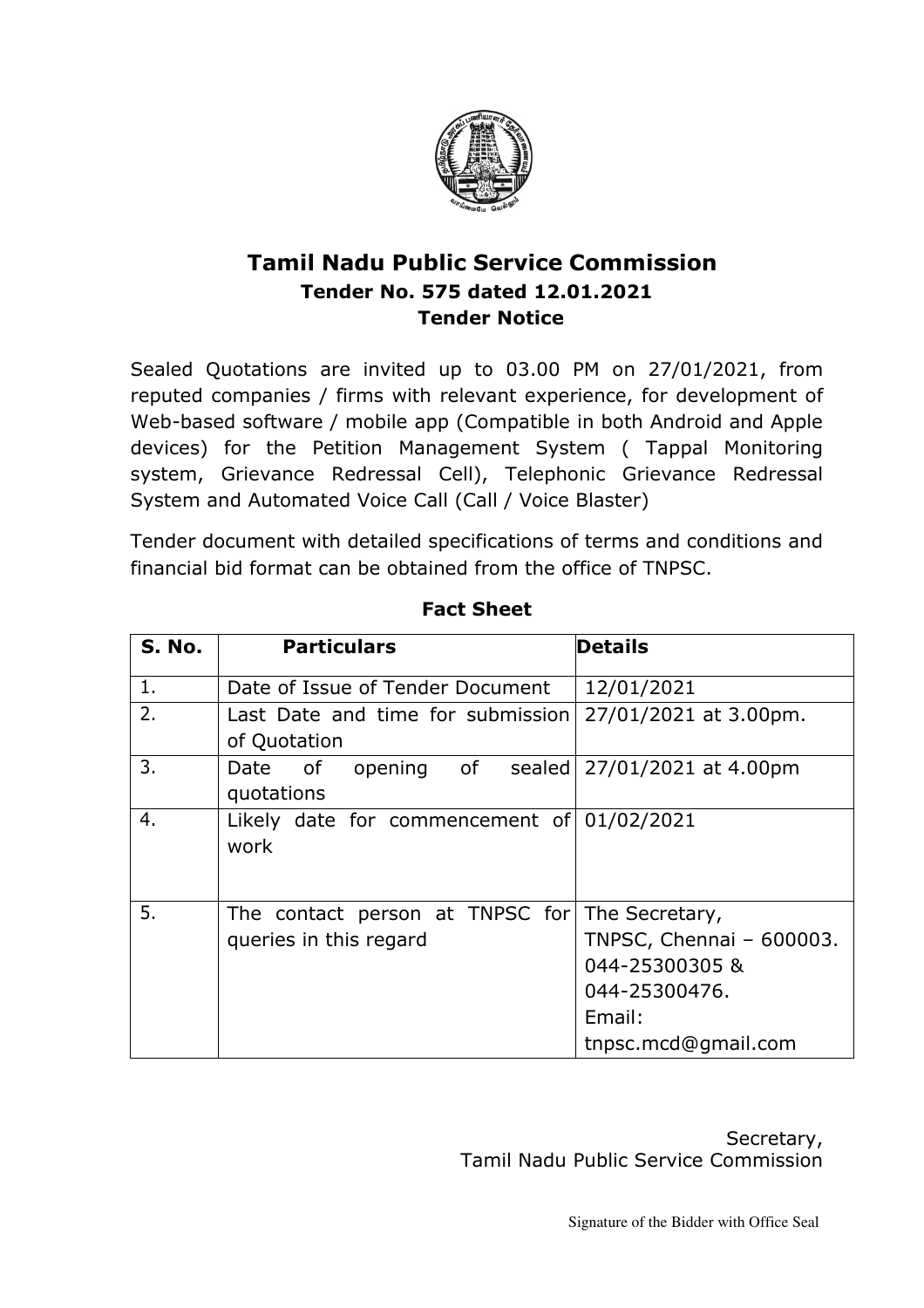## **Scope of the work**

#### **1.Tappal Monitoring system :**

- 1. The manual tappal system should be modified as Tappal tracking software application.
- 2. The tappals (General / Govt. Tappals) received in hard copies should be scanned and transferred to the sections concerned through electronic mode.
- 3. The RTI tappals seeking various information relating to different sections should be transferred electronically to respective section for getting suitable replies.
- 4. The details of receipt, action taken and reply sent within the stipulated time limit should be monitored through the dashboard of the software application.
- 5. In case of consolidated reply, reply received from various sections shall be consolidated into a single reply and the same has to be sent to the candidate through RPAD. Necessary provisions have to be made generating unique reference id.
- 6. CM/PM cell petitions received should also be processed like RID petitions received under RTI Act.
- 7. Other related activities arise from time to time.

#### **2. Grievance Redressal Cell :**

- 1. E-mail grievances should be modified into a portal grievance system.
- 2. The petitioners shall be categorized as OTR registered candidate and information seeker.
- 3. User Friendly dropdown menus should be provided.
- 4. Frequently Asked grievances sought by the OTR registered candidate and information seeker should be responded immediately by using automated reply system using this software application.
- 5. The Registered candidate should be allowed to seek information by giving their OTR ID and Password, whereas the information seeker should be allowed to seek information by getting their E-mail id & mobile number. The information sought by them shall be transferred to the sections concerned electronically for obtaining/getting suitable reply and the same shall be communicated to candidates electronically. The Registered candidate and information seeker should be provided ID No. for their reference (MGRID).
- 6. Other related activity arises time to time.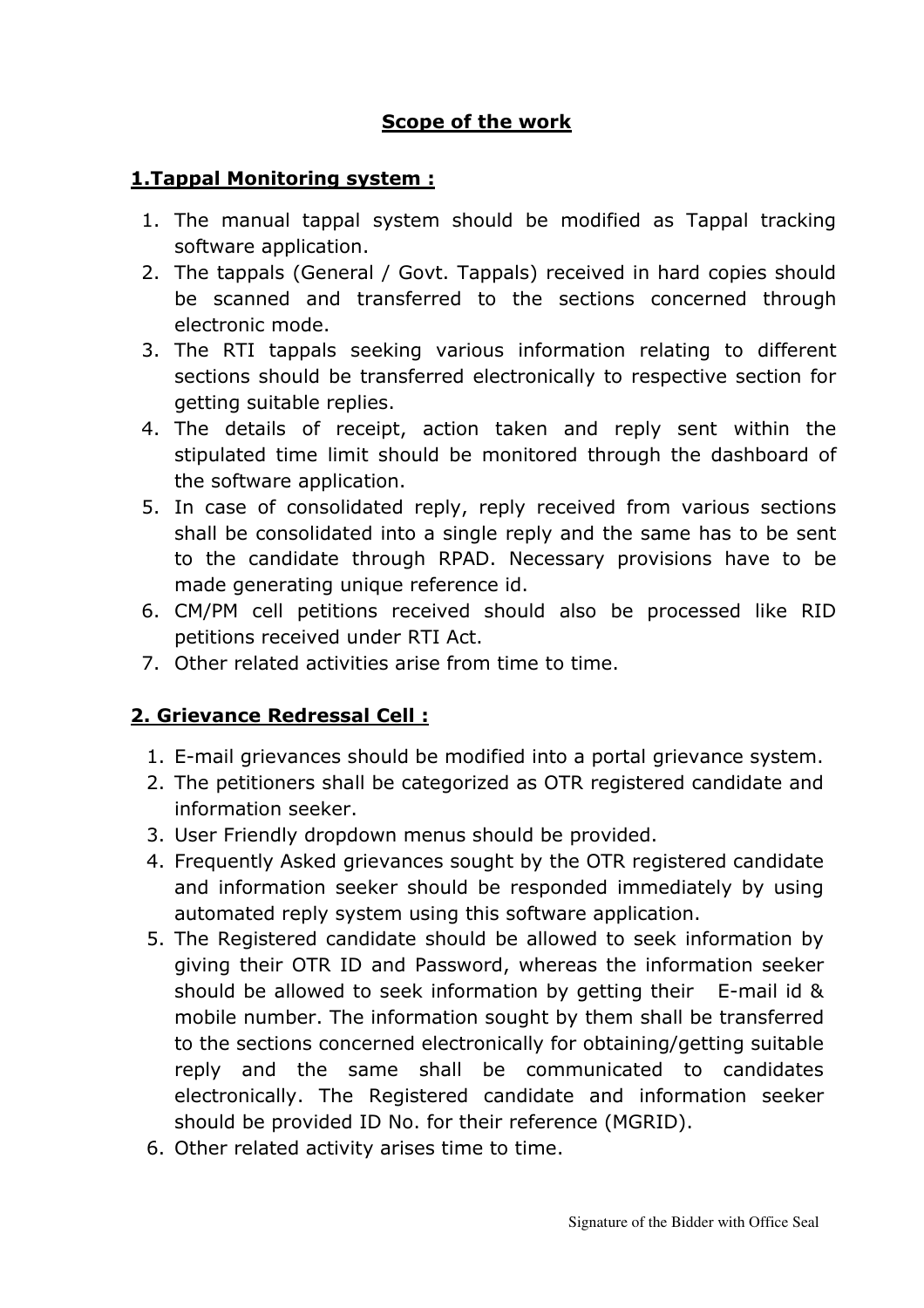## **3.Telephonic Grievance Redressal System :**

- 1. General Toll free manual response system should be modified to Interactive Voice Response System (IVRS) system.
- 2. Frequently Asked grievances sought by the callers should be responded immediately by using the pre-recorded information of the IVR software (menu options that a caller can select using his/her telephone keypad shall be provided).
- 3. The information sought for by the caller, should be transferred electronically to the sections concerned for furnishing suitable reply and the same may be communicated to the caller via mobile phone/e-mail. The caller should be provided ID No. for their reference.
- 4. Other related activities arises from time to time.

## **4 . Automated Voice Call (Call / Voice Blaster) :**

- 1. The bidder has to send recorded automated voice call to the shortlisted candidates through the registered mobile numbers. There shall be a provision to monitor the number of calls attended and not attended. Failed calls shall be tried again and again till it is successfully delivered to the registered mobile numbers.
- 2. Other related activities arise from time to time.

## **Detailed work description has been given in the ANNEXURE – I to this document.**

#### **Eligibility:**

- 1. The Service Provider should be an Indian Registered firm from IT and ITES business.
- 2. The Service Provider should have atleast **Three years experience** in providing trained manpower and Executed IT enabled Services to Government Departments, Public Sector Companies, Government Autonomous organizations or reputed private companies. The Service Provider should have executed a minimum of three such contracts during last 3 years.
- 3. The bidder should have registered office / operating branch at Chennai, Tamil Nadu.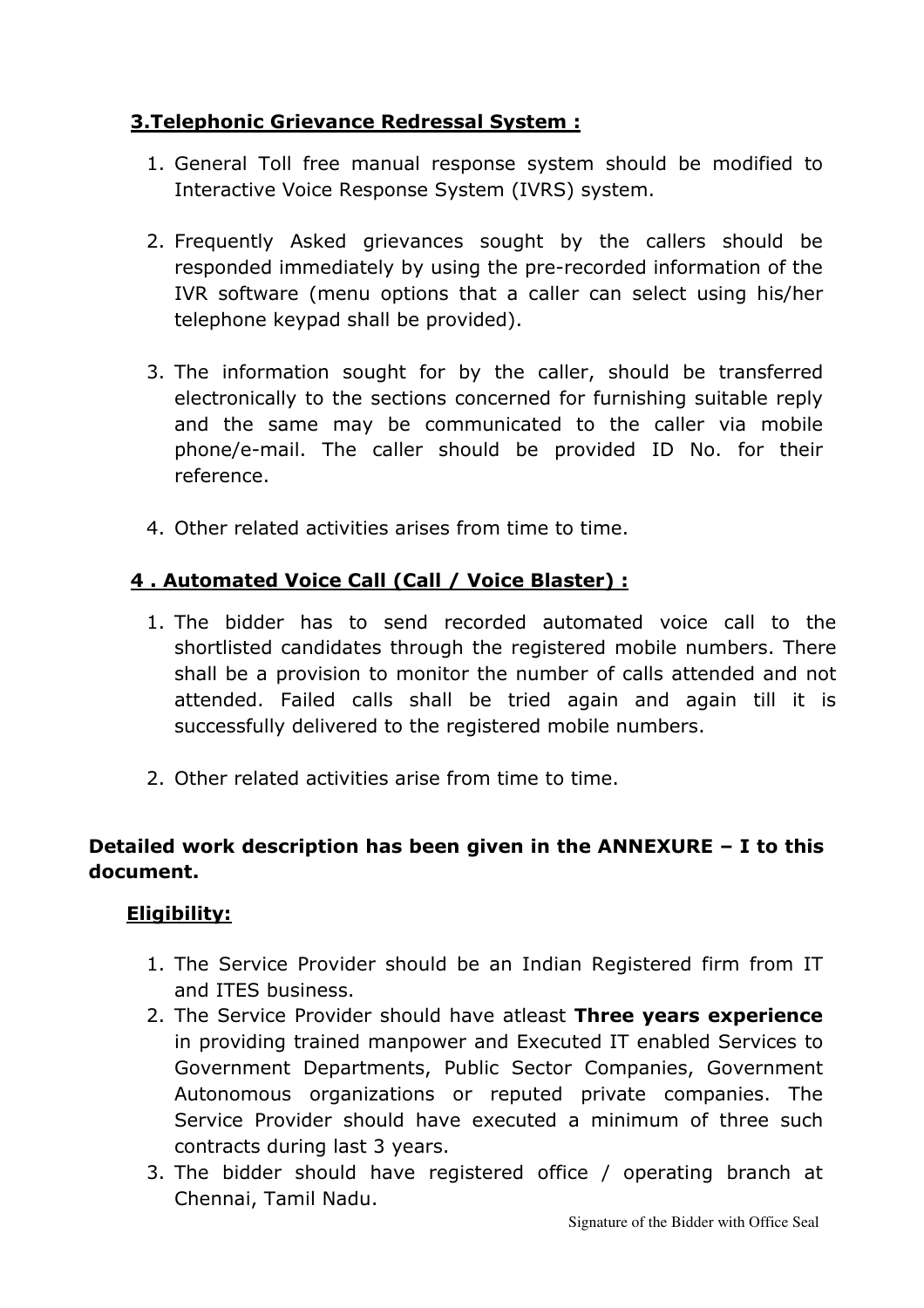- 4. The bidder should have minimum Annual Turnover of Rs.25 Lakhs for preceding three accounting years between 2017-2018, 2018- 2019 and 2019-2020.
- 5. The bidder should have rendered service for atleast 2 years in Government Sector or similar work in reputed firms.
- 6. The bidder should have his own Bank Account.
- 7. All terms & conditions of tender are acceptable to agency/firm.

#### **Conditions:**

- 1. Successful Bidder shall accept the work and start the work within a week on receipt of work order.
- 2. The software development shall be completed within a period of 3 months from the date of issue of work order.
- 3. Successful bidder has to deposit a sum of Rs. 20,000/- (Rupees Twenty Thousand only) in the form of Demand Draft as security deposit.
- 4. The working hours of the TNPSC will normally be from 10.00 a.m. to 5.45 p.m. The personnel deployed shall work from 10.00 A.M. to 5.45 P.M. on all working days (Including 1-hour lunch break).
- 5. The responsibility of statutory/compulsory deductions like EPF/ESI/Income Tax/GST etc. will be of the service provider. The TNPSC shall make no extra payment.
- 6. The Service Provider's personnel shall not divulge or disclose to any person, any details of office, operational process, technical know-how, security arrangements and administrative/ organizational matters as all are of confidential/secret in nature.
- 7. The bidder should establish the required infrastructure and provide necessary manpower.
- 8. The software application shall be in Content Management System (CMS) so as to be user friendly and the Staff of the TNPSC shall change the content as per the requirement from time to time.
- 9. The Software developed or purchased shall be the property of the Commission. After completion of the work all software should be handed over to the TNPSC, to the satisfaction of the TNPSC.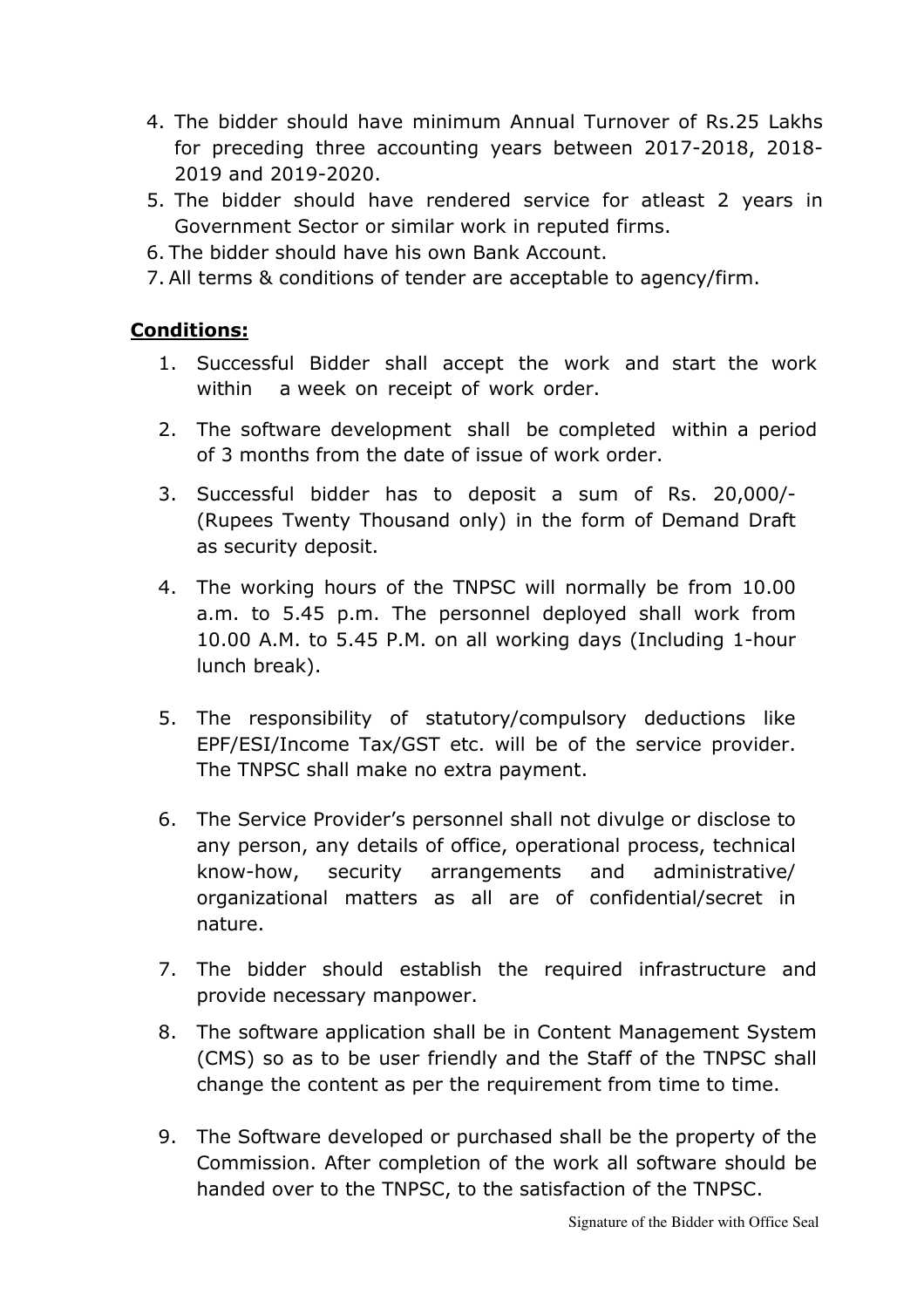#### **10. Training to the Staff of the Commission:**

 The Staff of the Commission shall be trained in Software coding, so that they can do the further customization of the software module themselves from time to time.

 The bidder should provide all the source code to the TNPSC and training to the staff of TNPSC within 3 months from the date of issue of work order.

- 11. The Agency should engage experienced Professional personnel for the development of module.
- 12. Entire activities shall be done by the successful bidder themselves and it should not be outsourced.
- 13. The firm should not have been blacklisted by any State Govt. or Central Govt. Department or PSU or any other Organization /Agency for any reason.
- 14. Income Tax as applicable shall be deducted at source.
- **15. Hardware required for this project shall be supplied by TNPSC.**
- **16. List of Hardware required for this project with its specification and its purpose shall be furnished along with the Quotation.**
- **17. Clarification, if any required on work description, shall be obtained from this office before submitting the quote for this project.**
- **18. User Manual and Technical documentation of project to be handed over after the completion of work**

#### **Penalty:**

 If any of the stages specified, either not completed or not completed satisfactorily as per the approved time schedule, forming part of the contract agreement due to reasons solely and entirely attributable to the Selected Bidder and not in any way attributable to the delay on the part of TNPSC, a penalty @ 1.0% of the bid value of the delayed stage of the item, per day (subject to a maximum of 10%) may be imposed and accordingly the time for the next stage be reduced by the TNPSC, for the delay.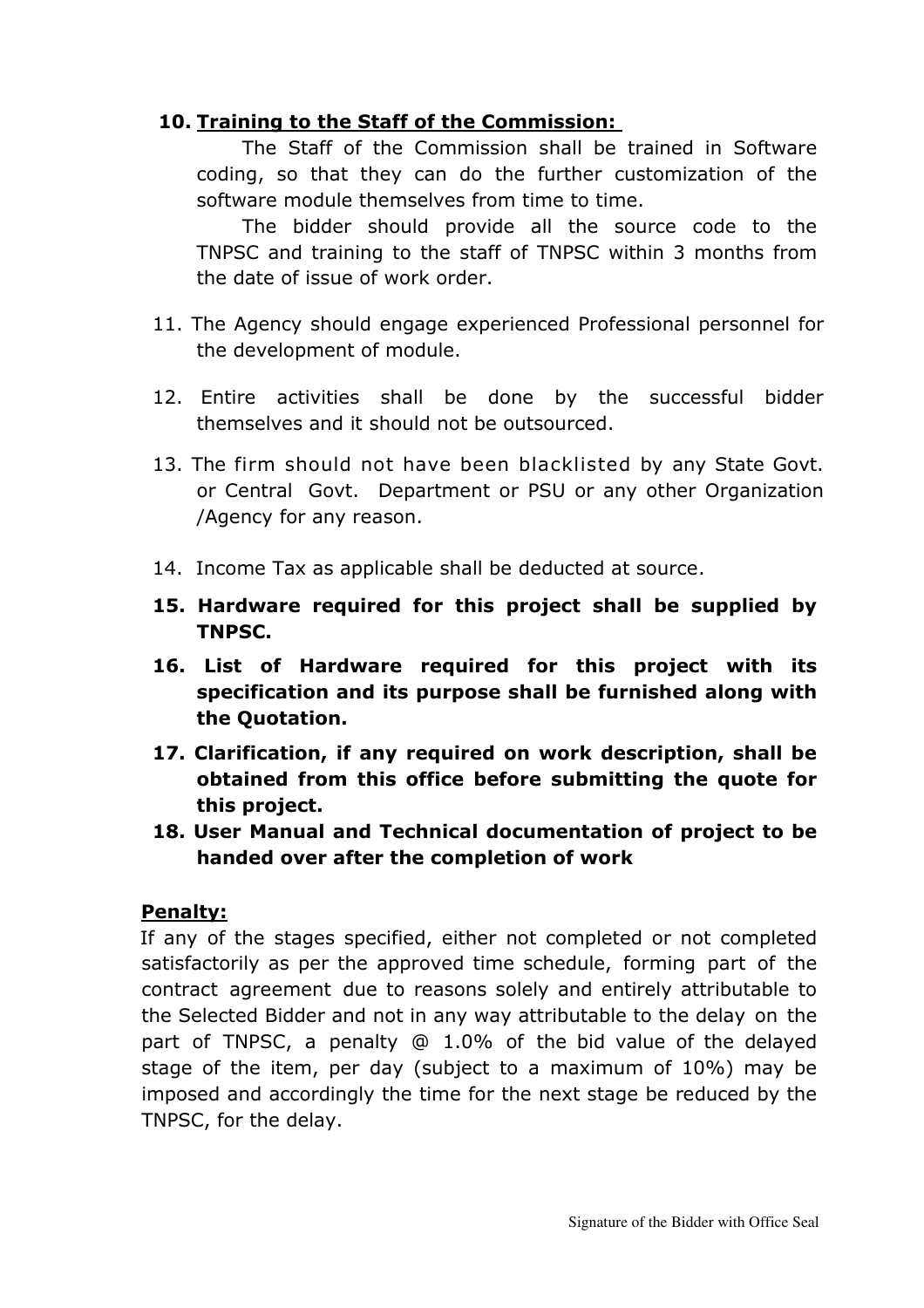## **ANNEXURE I**

## **Detailed work Description / requirement of this project**

## **Technical Compliance**

- Brief BOQ- Call server with HA (hot standby) with 5 help desk agents and 1 supervisor (soft phone ) and PRI gateway with 10 channels to handle inbound and outbound calls and voice blaster, system should integrate with CRM (CTI popup) , Email ,SMS gateway, Chatbot integration
- Proposed solution should have pure IP Platform.
- The system should have IP architecture and provide support for integrated telephony solution for IP Phones, Video Phones, SIP Client, all 3rd party Mobile SIP Client, E1 / PRI, SIP and all 3rd party SIP gateways.
- To generate Provides reports for calls based on records, calls on a user basis, calls through gateways etc.
- Alternate Automatic Routing, Auto route selection and Least Cost Routing should be available.
- The application should have inbuilt SIP / VOIP trunk facility without any additional module.
- The system should support minimum of 10 registered SIP trunk for calling purpose currently and should have a provision of adding 100 more SIP /PRI lines as and when required

## **Protocol**

- Widely used SIP protocol to be supported
- Coder-decoder (codec) support for automated bandwidth selection: G.711 mu-law, a-law,G.729.
- Should support appropriate Video Codec H.264 and H.263
- General specs for IPPBX
- Call processing and call-control.
- Support for configuration database (contains system and device configuration information, including dial plan)
- Digit manipulation and call treatment (digit string insertion, deletion, stripping, dial access codes, digit string translation) Call Transfer
- Centralized call processing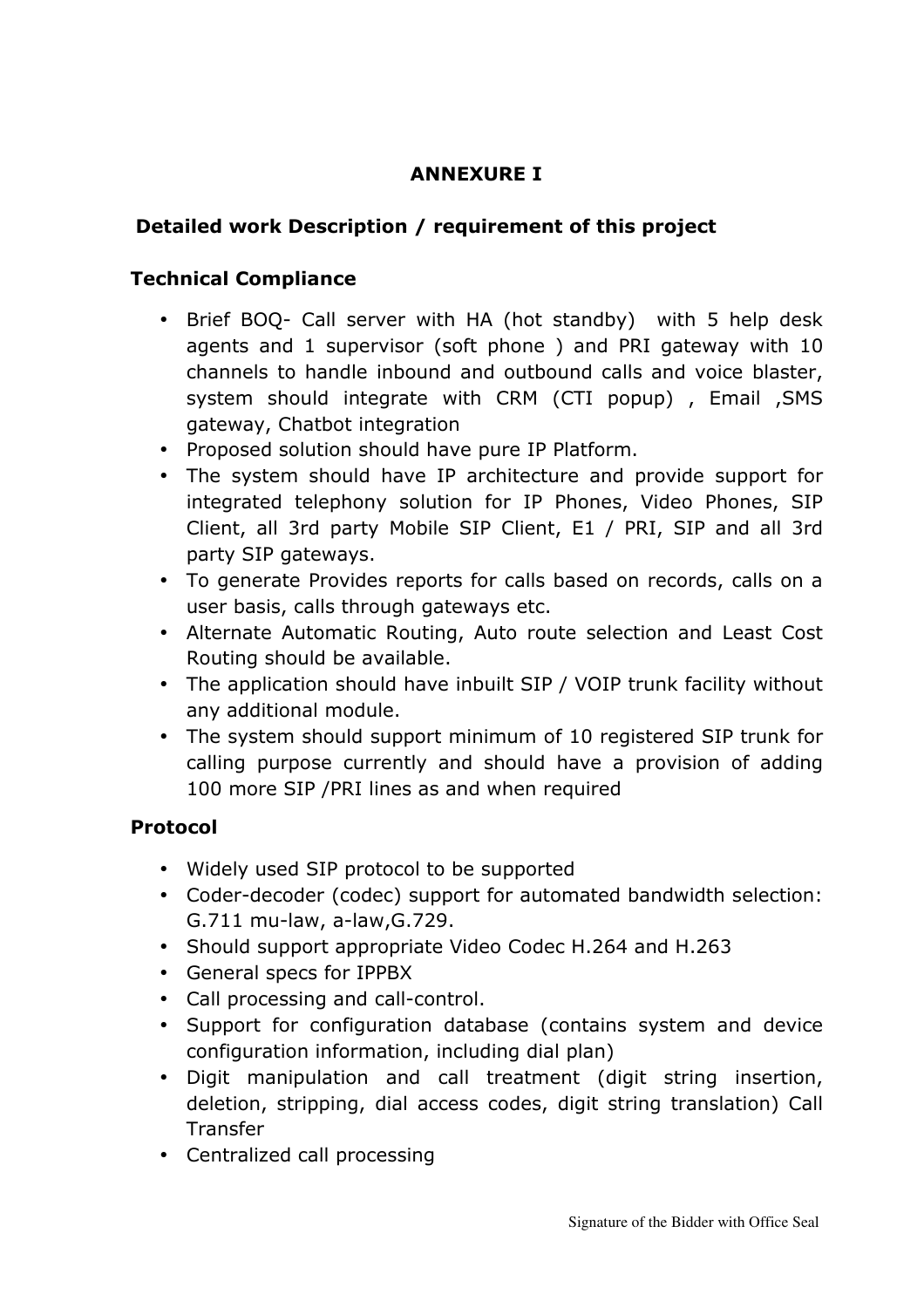- Active Passive disaster recovery mode. Solution should support working with automatic fail over mechanism (FAILOVER SERVER)
- The solution should support routing of incoming calls based upon caller input to menus, real-time queue statistics, time of day, etc.
- The solution should support active and standby server mode. In case of Main server in the Data centre fail the standby server should take over seamlessly. The solution should support placing of Main and Stand by server in both sites respectively.

#### **General specs for Call Centre**

- System should support skill based routing.
- The solution should support ACD based on longest available agent, Circular agent selection algorithms, Random selection and Most Idle Agent. (AUTOMATIC CALL DISTRIBUTION)
- The solution should support the playing of customizable queuing announcements based upon the skill group that the call is being queued to, including announcements related to position in queue and expected delay.
- The solution should support multiple list upload functionality for a single campaign
- Disposition status of calls should be customizable as per the business needs.
- Supervisor should be able to see the real-time status of agents, Live Calls, Calls in queue and the supervisors should be able to logout the agent from the supervisor desktop
- Supervisors should be able to barge in a agents call and also if required take a call from an agent and attend it.
- Supervisors should be able to monitor the agents call and also if required whisper to the agents when in need.
- Supervisor should be able to download all reports in PDF, CSV and Excel format.
- Agent Performance and activity report should be available in Graphical format for ease of access.
- The solution should support Web based administration for addition new agents, assigning skills etc.
- IVR should Play welcome messages to callers Prompting to press and collect DTMF digits.
- Multi level IVR Tree should be possible with Multi language support
- Agents should be able to log the conversation by means of fields on his screen. This data should be saved and popped up if the call is received again.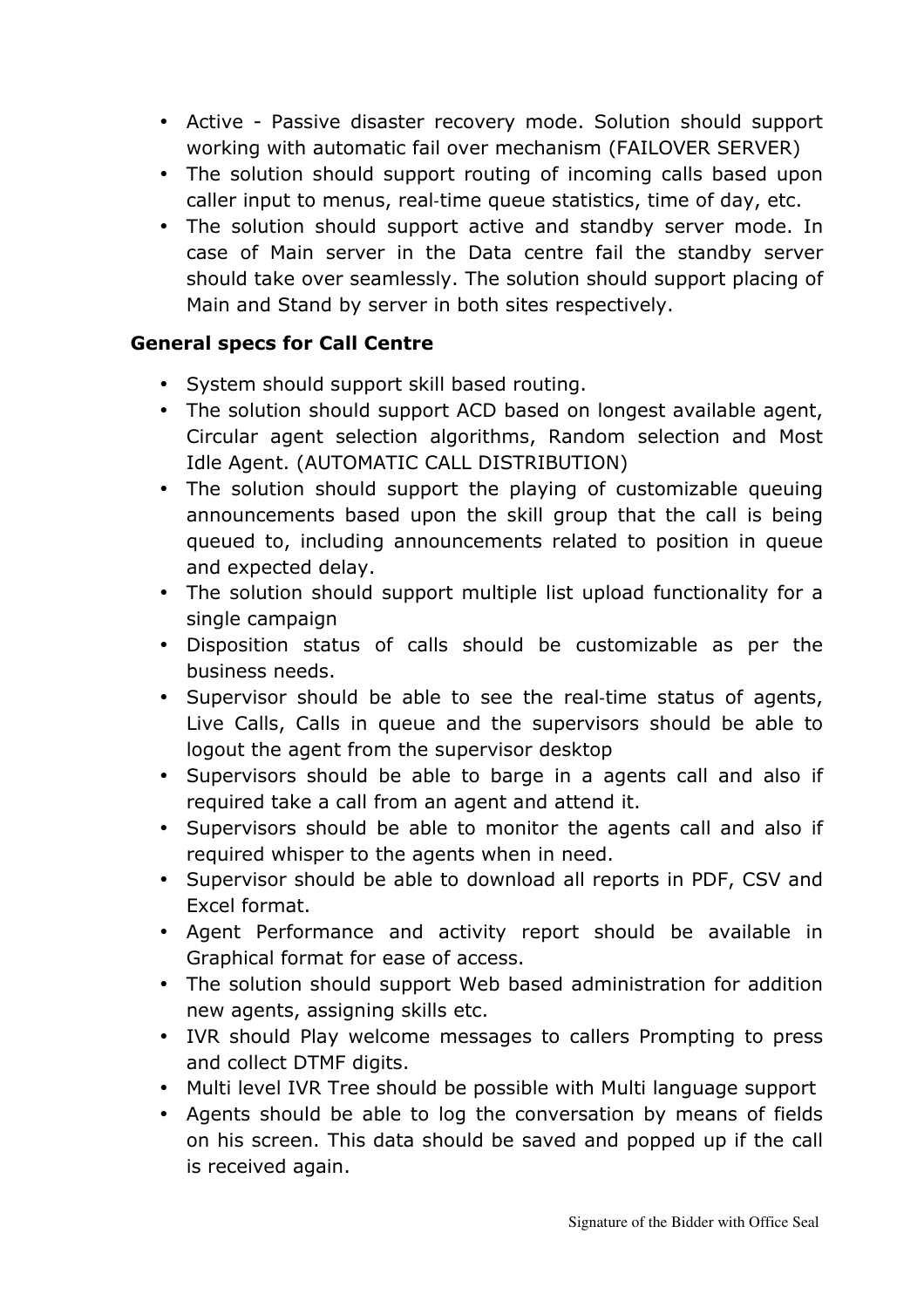• Outbound Calling should support Preview, Predictive and Progressive type of calling mechanism

## **Administrative Features for IPPBX and Call Centre**

- Should have "web based administration UI with capability to delegate administrative specific task to power users"
- Call detail records (System wide, extension wise)
- CDR should be downloadable in various formats like PDF, CSV, Excel
- Configuration of all Class 5 features via Web based GUI
- Dialed number identification service
- Recording File should be played on the GUI and should be downloadable by the administrator
- Administrator should have access to Live Dashboard to see the details of Agent and Live call status.

## **User Features: IPPBX**

- Abbreviated Dial
- Answer and answer release
- Call back busy, no reply to station
- Call forward—all (off net and on net)
- Call forward—busy
- Call forward—no answer
- Call hold and retrieve
- Call status per line (state, duration, number)
- Calling Line Identification
- Calling Line Identification Restriction call by call
- Calling party name identification
- 25 Party Meet me conference bridge (Multiple Room)
- Automatic Scheduled conference with moderator control Panel
- Call Paging : Manual and IVR Driven
- Direct inward dial (DID)
- Distinctive rings and Caller Tune
- Extension mobility support
- Hands-free, speakerphone
- Immediate Divert to voicemail for all extensions
- 100% Voicemail to Email for all extensions without any additional hardware
- 100% Fax to Fmail
- Automatic Call back
- Inbuilt 100% Call Recording for all extensions without any additional hardware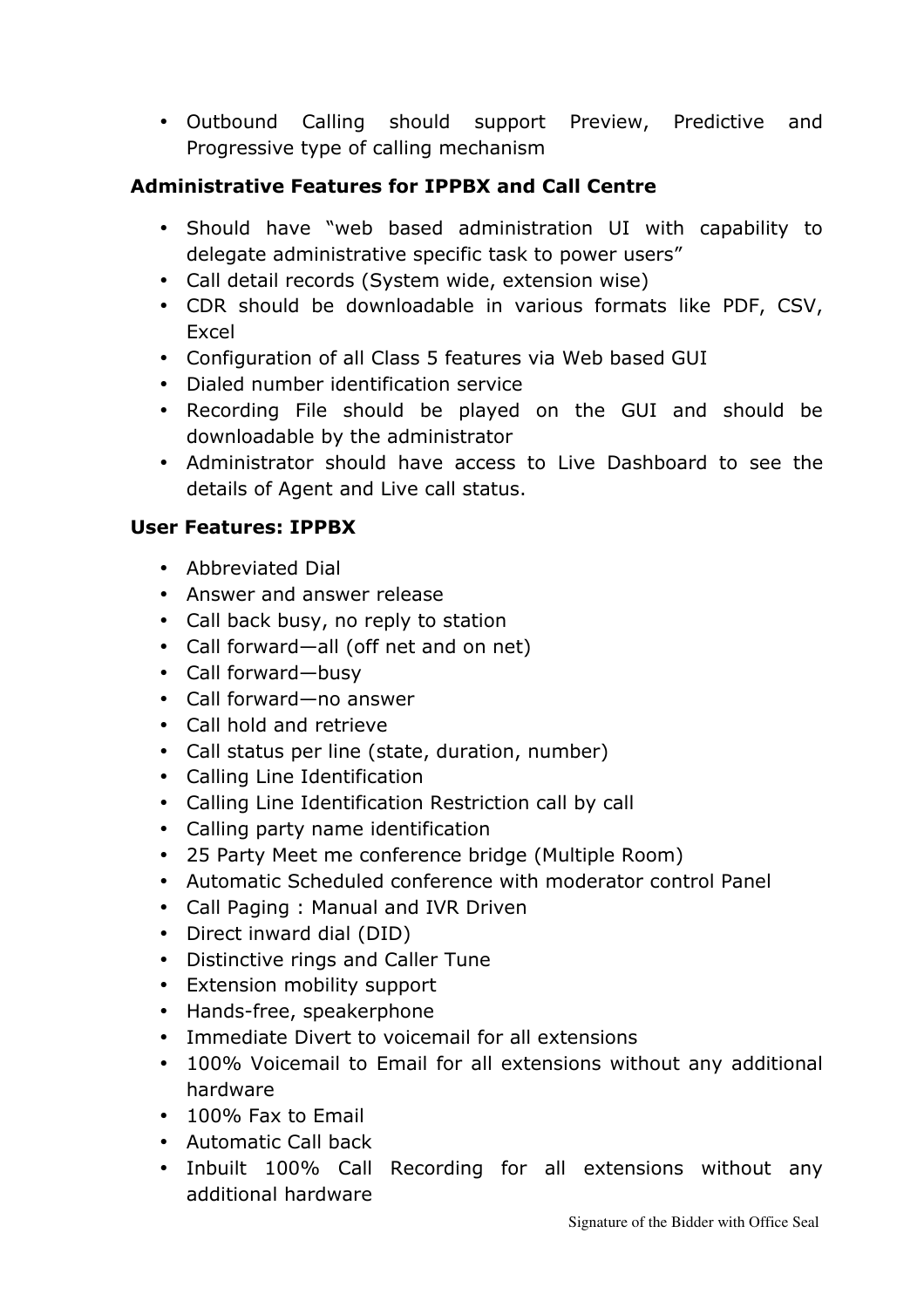- Call Monitoring
- Call Barge in
- Call Whispering
- Multi Level IVRS platform
- System should support Chat facility (IM)
- Inbuilt Rating and Charging for extension wise call control
- Inbuilt SIP trunk ready platform
- Provided platform should support FTP to archive historical CDR and Recording files
- Interactive Voice blaster

## **User Features: Call Centre**

- Inbound, Outbound and Blended Voice Process
- Automated and Interactive Voice Blaster
- Outbound Pacing Modes:- Predictive, Preview and Progressive
- Do Not Call List Management
- Unified Customer Contact History
- Enterprise Class Relational Database
- Passive and On-Demand Call Recording
- Call Detail Screen Pop-Ups
- Queue Position/Queue Wait
- Customizable Customer Lead Management
- Campaign and List Management
- CRM and Business Application Integration
- Advanced Desktop Scripting with Screen Pop-Ups for Call Guides
- DNIS Routing
- Call Conferencing from Agent screen
- Call Transfer from Agent screen
- Alternate number dialing
- Callback configuration
- Time Zone Administration
- Logical Partitioning
- SMS Integration
- Email Integration
- Multi Digit IVR support
- Call Parking